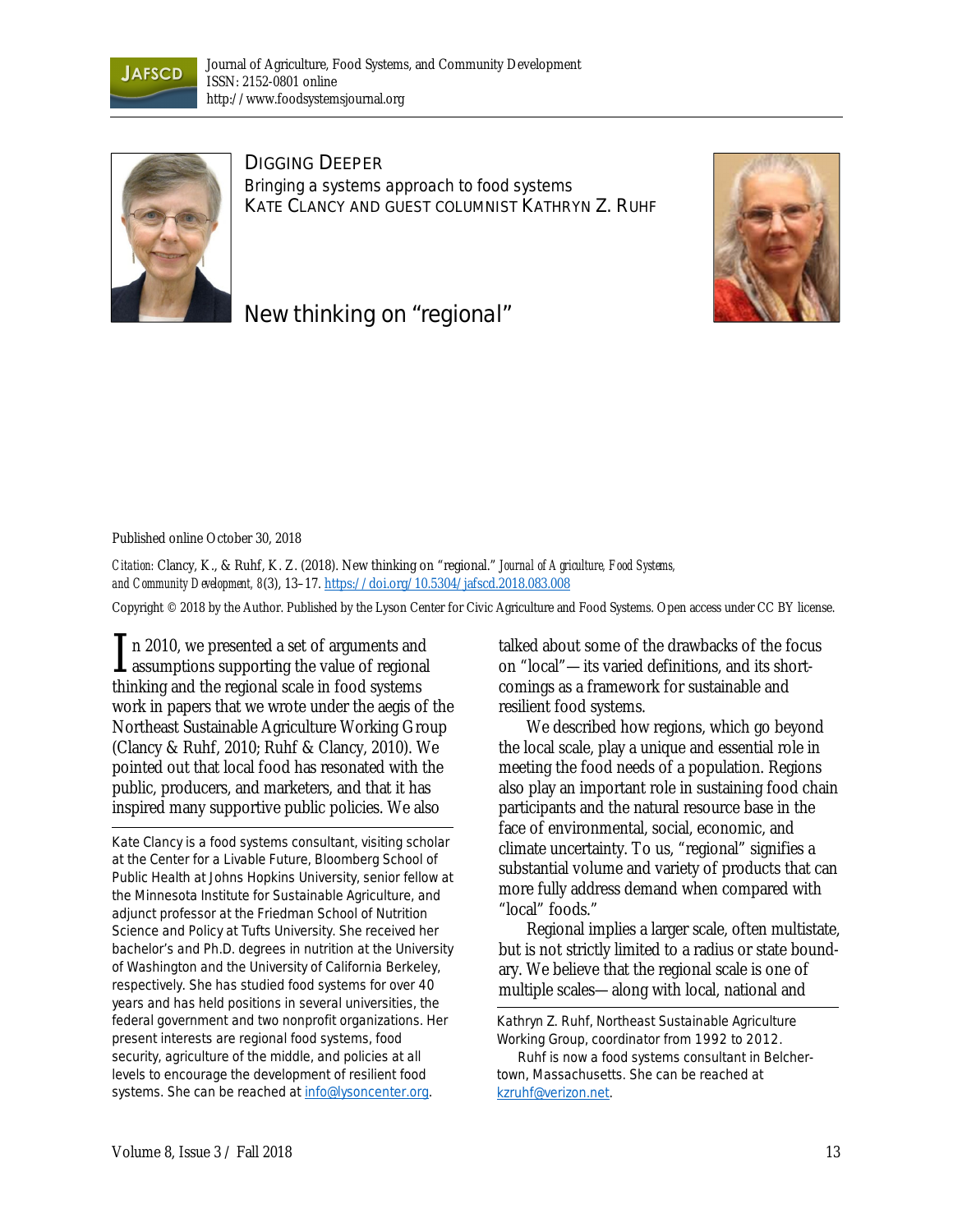global—that will produce food for the American diet into the future. Regional-scale food systems consider at a landscape scale certain needs and limitations, such as transportation efficiencies, broad land use and protection, energy use, production systems, and climate. Using a regional scale provides an essential context for addressing cultural dynamics and differences, natural and humanmade disturbances, and diversity and equity challenges that cannot be adequately encompassed at the local scale.

 In the last decade, more discussion about "regional food systems" has appeared in both academic and popular literature. However, despite growing sophistication about food systems, "local" and "regional" are still often taken to be synonymous, interchanged or conflated. In one example the two terms are defined as being exactly the same (Sustainable Table, n.d.). In a new report, despite "regional food system" appearing in the title, the

terms local and regional are used throughout with virtually no differentiation (Dumont, Davis, Wascalus, Wilson, Barham, & Tropp, 2017). In a recent paper, the term regional is utilized consistently even though the material cited is describing local (Mittal, Krecji, & Craven, 2018).

 We argue that to significantly advance many sustainable agri-food system objectives, "regional" and "thinking regionally" need distinction and attention. If we conflate the terms local and regional, and

do not distinguish regional as a legitimate and necessary food systems framework, we lose its place, power, and potential to achieve our overall vision as well as to implement practical strategies. We bolster our arguments here with highlights from a number of new research papers––especially those related to scale, climate change, resilience, and systems approaches.

 As Born and Purcell (2006, cited in Palmer et al., 2017) point out, scale itself has no inherent merit; the contributions of a specific scale depends

If we conflate the terms *local* and *regional,* and do not distinguish regional as a legitimate and necessary food systems framework, we lose its place, power, and potential to achieve our overall vision as well as to implement practical strategies.

on how well they serve a particular goal. If greater food self-reliance (not self-sufficiency) is a goal, then attention at the regional level is essential to advance the ability of any area to utilize its land and other resources to maintain and enhance productive farms and farm access, and to feed more of its residents. Significantly greater supplies and varieties of food for a larger population can be more adequately fulfilled at a regional scale, compared to a local one. If self-reliance goals are only set at the local level, those communities do not see their role in a larger context (Carlsson, Callaghan, Morley, & Broman, 2017). We made this point with regard to land use and farmland preservation in our earlier work, but it applies to all resources, including water and energy. In the Enhancing Food Security in the Northeast (EFSNE) project, researchers found that a number of foods are produced and sold throughout the region. They also found that more food could be produced under a variety of growing con-

> ditions and supply chain adaptations on a regional basis (Clancy et al., 2017).

> Many experts have pointed out that resilient systems must exist at multiple scales (Schipanski et al., 2016). There is a need for integrated strategies that could foster resilience across scales (Whitfield, Challinor, & Rees, 2018). This means that people must work, or at least think, across scales. They must recognize what each scale literally "brings to the table" and where their vulnerabilities are. These

authors point out that we need platforms and suites of practices that will be adapted to scale and context, in part because the cross-scale and multisited nature of food systems presents multiple challenges (Whitfield et al., 2018). These arguments are diminished, if not lost, if local and regional scales are conflated.

A number of these challenges relate to the sustainable use of resources. Researchers in British Columbia (Kissinger, Sussmann, Dorward, & Mullinix, 2018) studied multiple biophysical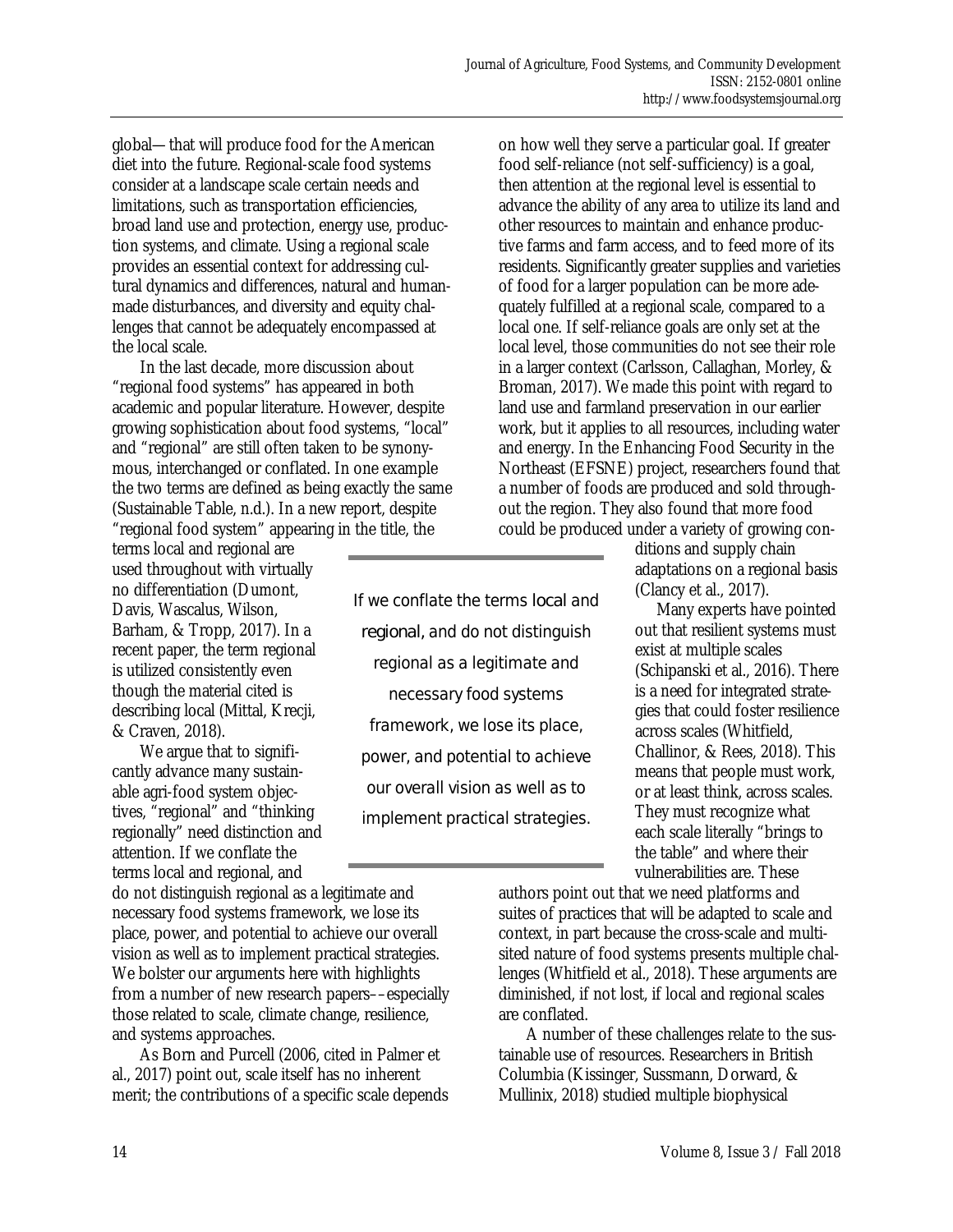impacts of a local food system. They found that it was not necessarily more environmentally sustainable and therefore was "not as compelling an argument for food system localization" (Kissinger et al., 2018, p. 1). Comparable research at a regional level would be most welcome as there are few if any studies that address this.

 Taking the Northeast as an example, droughts are projected to be more common in the future due to climate changes (Sweet, Wolfe, DeGaetano, & Benner, 2017) despite predictions of higher annual precipitation in the Northeast (Hristov et al., 2018). These anticipated dry spells will cause declines in crop yields and increases in crop losses (Sweet et al., 2017). Farmers also face challenges with regard to energy and may reduce energy risk

through, for example, growing more of their own feed (Ciolkosz & Helsel, 2017). But these effects are site-specific across the region's 300 counties. This suggests that relying on a region that encompasses multiple latitudes to mitigate specific local effects is a sound strategy.

 Climate change may exacerbate vulnerabilities, but it may also open up new opportunities for farming in the Northeast region (Wolfe et al., 2018). New research has

modeled the effects of climate change on some commodities grown in the Northeast states over the next 50 years (Resop, Fleisher, Timlin, Mutiibwa, & Reddy, 2016). This research has also offered suggestions as to what adaptations farmers can make to maintain yields. Because these effects and adaptive strategies will vary across the region, it makes sense to think regionally in terms of overall food production.

 Climate change, the decline and degeneration of natural resources, and other conditions constitute serious challenges to food system resilience (Lengnick, Miller, & Marten, 2015). As research has uncovered some of the drawbacks to the emphasis on local food, such as transportation inefficiencies (Lengnick et al., 2015), other research

Reimagining, and then operationalizing, food systems that can overcome these challenges require researchers and practitioners to connect the pieces of this complex social and ecological puzzle.

has offered new arguments in support of food system development at the regional scale (Clancy et al., 2017; Lengnick et al., 2015). The benefits of food system development at the regional scale include the contributions of multiple scales to strong resilience as mentioned above, as well as to increased biodiversity, food chain infrastructure, land conservation and access, farming opportunity, and culturally diverse products. Most papers leave scale undefined, and some draw fairly small-scale boundaries. But regional is not geographically hardwired; any acknowledgment or application of the regional framework is a good start.

 Reimagining, and then operationalizing, food systems that can overcome these challenges require researchers and practitioners to connect the pieces

> of this complex social and ecological puzzle (Institute of Medicine & National Research Council, 2015; The Economics of Ecosystems and Biodiversity [TEEB], 2018) across scales and sectors. Siloed approaches, arbitrary boundaries, and loose definitions prevent us from identifying key linkages and from recognizing the present and potential unintended effects of food system decisions on farmers, other supplychain members, consumers at all income levels, and the

environment. Only systems approaches allow us to see the "why" and "how" of the integrated and interconnected spatial boundaries of policies and programs. This is clearly evidenced by climate, water, and energy, which do not stop at borders. Bringing systems thinking to bear helps people consider the relevant spatial and temporal boundaries and assess the impact of policy and program changes at more than one sector or scale.

 Examples in the U.S. and abroad showcase regional approaches to address food resilience. Lengnick, Miller, and Marten (2015) offer the cooperative food network in the Twin Cities area of Minnesota as an example of a mature, selforganizing regional food system. This cluster has overlapping and unique relationships with smaller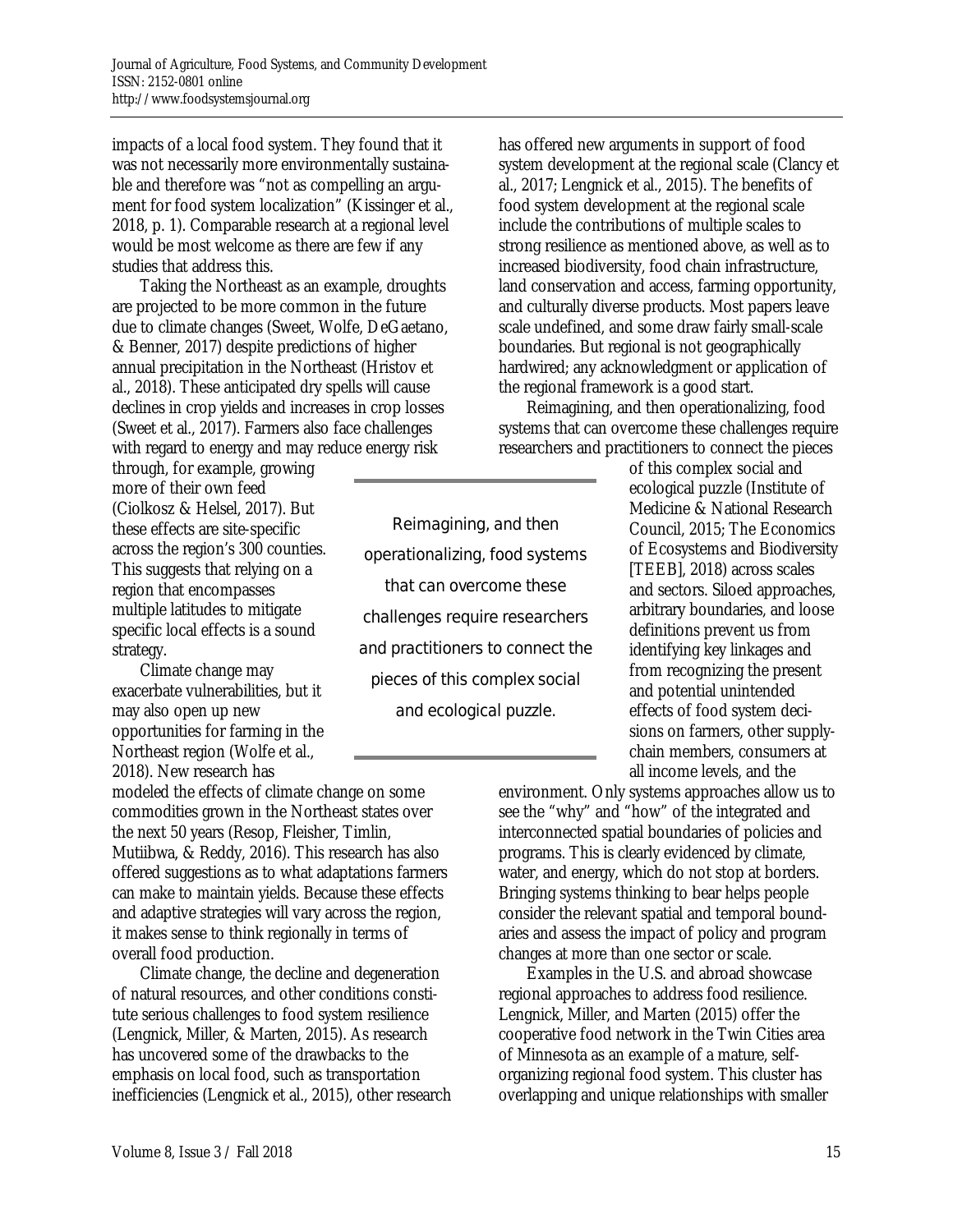towns and cities in the Upper Midwest. These researchers offer the idea of a nationally integrated network of sustainable metropolitan food systems as a way to improve climate resilience and diversity.

 In a similar vein, the City-Region Food System is progressing in Europe and Latin America (Blay-Palmer, Santini, Dubbeling, Renting, Taguchi, & Giordano, 2017). City-regions are defined as urban centers and their surrounding peri-urban and rural hinterlands. Participants see the approach as a way to integrate flows of resources and products across sectors and to develop relevant urban-rural policy frameworks.

 Food Solutions New England is described as a "regional, collaborative network organized to support the emergence and continued viability of a New England food system that is a resilient driver of healthy food for all, racial equity, sustainable farming and fishing, and thriving communities" (Food Solutions New England, n.d., para. 1). Policy initiatives, farm to institution, professional and advocacy network, and a framing document called "50 x 60: A New England Food Vision" demonstrate a six-state commitment to thinking and acting regionally.

 We feel that these are truly pressing issues—as the effects of climate change are appearing more quickly than originally predicted, and all regions are experiencing increasing land loss and food insecurity, among other negative impacts.

We think that:

- 1. Researchers and practitioners should bring a systems lens to their work and stop conflating the terms local and regional.
- 2. Activities and research at the local level should be applauded, supported, and encouraged to connect to larger contexts.
- 3. The importance and utility of geographic scales working together should be built into all food systems work.
- 4. We should apply the principles of resiliency to efforts at every level at which food systems actors engage.
- 5. Recognizing that regions have flexible boundaries should not hamper specific projects from delineating useful and relevant boundaries at larger-than-local scales.
- 6. All food system advocates should acknowledge the importance and relevance of work at multiple scales and seek to network across levels.

 We welcome research, examples, and arguments that build on this concept of "thinking regionally."

## **References**

- Blay-Palmer, A., Santini, G., Dubbeling, M., Renting, H., Taguchi, M., & Giordano, T. (2018). Validating the city region food system approach: Enacting inclusive, transformational city region food systems. *Sustainability, 10*(5), 1–23. https://doi.org/10.3390/su10051680
- Carlsson, L., Callaghan, E., Morley, A., & Broman, G. (2017). Food system sustainability across scales: A proposed localto-global approach to community planning and assessment. *Sustainability, 9*(6), 1–14. https://doi.org/10.3390/su9061061
- Ciolkosz, D. & Helsel, Z. (2017, June). *Energy resilience on the farm*. Presentation as part of the USDA NRCS Climate Hub Webinar Series. Retrieved from http://www.climatewebinars.net/webinars/energy-strategies-for-farm-resilience-inthe-northeast
- Clancy, K., Bonanno, A., Canning, P., Cleary, R., Conrad, Z., Fleisher, D.,… Tichenor, N. (2017). Using a market basket to explore regional food systems. *Journal of Agriculture, Food Systems, and Community Development, 7*(4), 163–178. https://doi.org/10.5304/jafscd.2017.074.018
- Clancy, K., & Ruhf, K. (2010). Is local enough? Some arguments for regional food systems. *Choices, 25*(1). Retrieved from http://www.choicesmagazine.org/magazine/article.php?article=114
- Dumont, A., Davis, D., Wascalus, J., Wilson, T. C., Barham, J., & Tropp, D. (2017). *Harvesting opportunity: The power of regional food system investments to transform communities.* St. Louis, Missouri: Federal Reserve Bank of St. Louis. Retrieved from https://www.stlouisfed.org/community-development/publications/harvesting-opportunity
- Food Solutions New England. (n.d.). *Home.* Retrieved from http://www.foodsolutionsne.org/

-